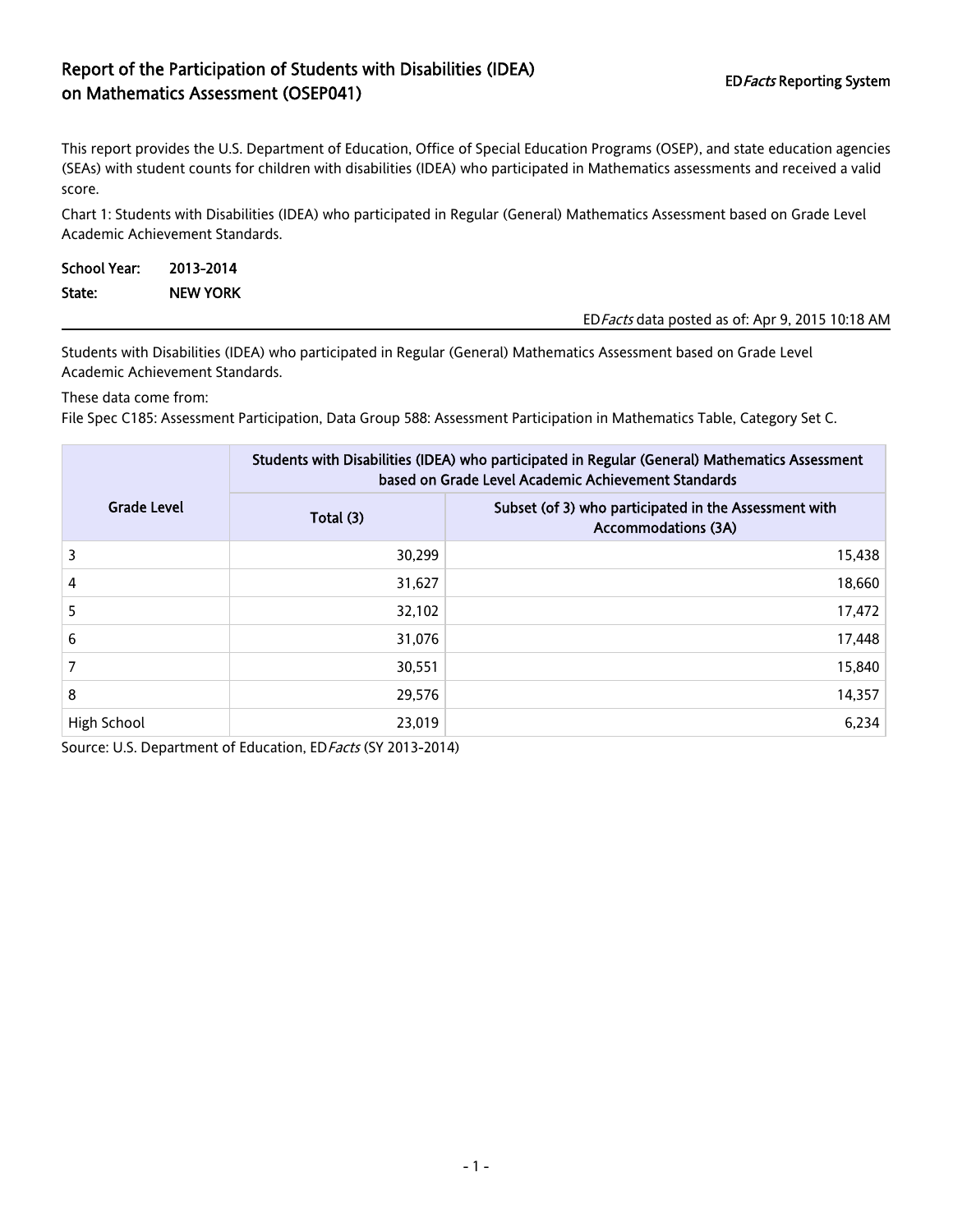## Report of the Participation of Students with Disabilities (IDEA) EDFacts Reporting System<br>
on Mathematics Assessment (OSEP041)

This report provides the U.S. Department of Education, Office of Special Education Programs (OSEP), and state education agencies (SEAs) with student counts for children with disabilities (IDEA) who participated in Mathematics assessments and received a valid score.

Chart 2: Students with Disabilities (IDEA) who participated in an Alternate Mathematics Assessments.

| School Year: | 2013-2014       |                                                  |
|--------------|-----------------|--------------------------------------------------|
| State:       | <b>NEW YORK</b> |                                                  |
|              |                 | ED Facts data posted as of: Apr 9, 2015 10:18 AM |

Students with Disabilities (IDEA) who participated in an Alternate Mathematics Assessments.

These data come from:

File Spec C185: Assessment Participation, Data Group 588: Assessment Participation in Mathematics Table, Category Set C.

|                    | Students with Disabilities (IDEA) who participated in an Alternate Mathematics Assessments |                                                                                                                                    |                                                                                                                       |                                                                                                                        |  |  |
|--------------------|--------------------------------------------------------------------------------------------|------------------------------------------------------------------------------------------------------------------------------------|-----------------------------------------------------------------------------------------------------------------------|------------------------------------------------------------------------------------------------------------------------|--|--|
| <b>Grade Level</b> | Total $(4)$ <sup>1</sup>                                                                   | Subset (of 4) whose<br><b>Alternate Assessment</b><br>was based on Grade<br>Level Academic<br><b>Achievement Standards</b><br>(AA) | Subset (of 4) whose<br><b>Alternate Assessment</b><br>was based on modified<br>Academic Achievement<br>Standards (4B) | Subset (of 4) whose<br><b>Alternate Assessment</b><br>was based on Alternate<br>Academic Achievement<br>Standards (4C) |  |  |
| 3                  | 2,624                                                                                      |                                                                                                                                    |                                                                                                                       | 2,624                                                                                                                  |  |  |
| 4                  | 2,965                                                                                      |                                                                                                                                    |                                                                                                                       | 2,965                                                                                                                  |  |  |
| 5                  | 3,051                                                                                      |                                                                                                                                    |                                                                                                                       | 3,051                                                                                                                  |  |  |
| 6                  | 3,203                                                                                      |                                                                                                                                    |                                                                                                                       | 3,203                                                                                                                  |  |  |
| 7                  | 3,286                                                                                      |                                                                                                                                    |                                                                                                                       | 3,286                                                                                                                  |  |  |
| 8                  | 3,114                                                                                      |                                                                                                                                    |                                                                                                                       | 3,114                                                                                                                  |  |  |
| <b>High School</b> | 2,156                                                                                      |                                                                                                                                    |                                                                                                                       | 2,156                                                                                                                  |  |  |

 $1$ The column named 'Total (4)' is auto calculated from columns  $4A + 4B + 4C$ .

Source: U.S. Department of Education, ED Facts (SY 2013-2014)